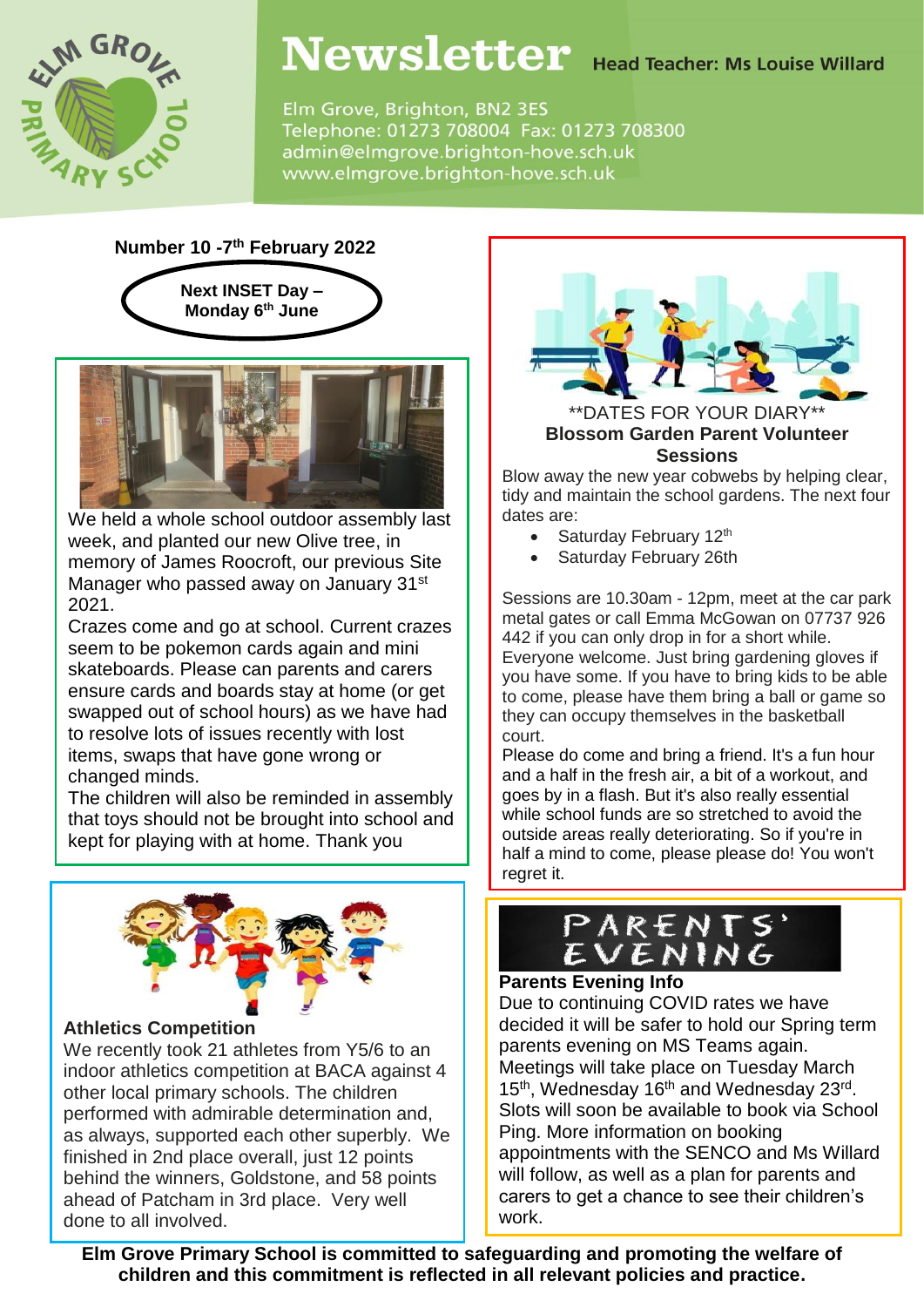#### **PTA NEWS-**

We can't quite believe it's the last week of this half term already. The PTA have lots of exciting events coming up, so please put get dates in your diaries: **Spring Fair-** we're very pleased to announce that our Spring Fair will be held on Saturday 2nd April. We are holding our planning meeting on Thursday 10th February at 1-1.30pm on Zoom. Please [email](mailto:elmgrovePTA0@gmail.com) [elmgrovePTA0@gmail.com](mailto:elmgrovePTA0@gmail.com) for details. Everyone's welcome, please help us to shape our first ever Spring Fair!

**Free Uniform Library**- Need new shorts for spring? A polo shirt? Sweater? Skirt? Help yourself to FREE school uniform this Friday after school in the top playground.

**Storyboard trail**- In celebration of Spring and Half Term, Balfour Primary School are hosting a Storyboard Walk with Koru Kids and they've invited everyone in the community to join in the fun. It's an outdoor game, story and walk all in one! Children, together with their families, follow the trail to complete the story which helps Marina the Monkey get her balloon back. It starts on Friday 18 February and runs until 13th March. It's perfect for families with children aged 3 - 10 although we do recommend buggies or scooters for the younger kids. Booklets and maps will be sent home in book bags.

Visit [korukids.co.uk/brightonwalk](http://korukids.co.uk/brightonwalk) to find out more. **PTA Social** - We're going OUT! This will be a great opportunity to meet new people, find out a bit about what we do or just have a drink! We'll be meeting at The Hartington on Friday 25th February from 7.30 and would love for you to join us!

**World Book Day**- Thursday 3rd March - do you fancy organising a free book swap to coincide with World Book Day? Or have another idea for the children to celebrate the joy of reading? Please email [elmgrovepta0@gmail.com](mailto:elmgrovepta0@gmail.com) to volunteer.

**PTA AGM-** Please join us on Thursday 10th March for our AGM. Find out what we've managed to raise (despite the pandemic!) and what we've got planned for the next year. This will be a great opportunity to see what the PTA do to fundraise for the school and to get involved. Perhaps you've got experience managing social media, advertising, events, copy writing, just fancy doing something worthwhile or meet new people - we'd love for you to get involved with the charity. It may be that you can help on a one off event, or something more regular, we're very grateful for everyone's time, no matter how much or little you can offer! The AGM will be held at 8pm at the school and we will be putting on wine and nibbles!

**REMINDER**– we have several children in school with nut **I** allergies that are also airborne. Please do not send any foods /packed lunches which contain nuts into school.

#### **PTA NEWS Continued-**

**Y6 Easter cake sale** - This will be held on the last day before the Easter holidays - Friday 8th April. More details to come, until then - Y6 get your baking caps on! On the same day we will be holding an **Easter Bonnet decorating competition -** watch this space!

**Chuckles for Charity Comedy Night** - We are so excited to announce our comedy night at Komedia on Monday 13th June! We have a SUPERB line up, hosted and organised by Elm Grove's very own Jen Brister. Jen will be joined by Zoe Lyons, Kerry Godliman, Angela Barnes, Joe Wilkinson, Michael Fabbri, Laura Lexx, Ingrid Dahle and Maureen Younger. Buy your tickets direct from Komedia at [https://www.komedia.co.uk/brighton/comedy/chu](https://www.komedia.co.uk/brighton/comedy/chuckles-for-charity-elm-grove-primary-school-fundraiser/) [ckles-for-charity-elm-grove-primary-school](https://www.komedia.co.uk/brighton/comedy/chuckles-for-charity-elm-grove-primary-school-fundraiser/)[fundraiser/](https://www.komedia.co.uk/brighton/comedy/chuckles-for-charity-elm-grove-primary-school-fundraiser/)

# 00000000

#### **ALLERGEN UPDATE**

Please contact the school office [\(admin@elmgrove.brighton-hove.sch.uk\)](mailto:admin@elmgrove.brighton-hove.sch.uk) if your child develops a new allergy/ intolerance, or any details the school needs to be aware of change.





# **GOLDEN BOOK MERITS**

| <b>Beech</b>          | Arry, Jess & Marley              |
|-----------------------|----------------------------------|
| <b>Birch</b>          | Jake, Honey & Anya               |
| <b>Baobab</b>         | Max, Stanley & Willow            |
| <b>Bonsai</b>         | Betty, Ornette & Rudy            |
| <b>Holly</b>          | Solomon, Eddie &<br>Conor        |
| <b>Horse Chestnut</b> | Tristan, Hannah & April          |
| Cedar                 | Alex D, Felix & Poppy            |
| <b>Cypress</b>        | Isla, Toula & Jacob              |
| Redwood               | Valentina, Douggie &<br>Olivia S |
| Rowan                 | Maiwenn, Billy & Reid            |
| Elder                 | Eva, Rosa & Elsa                 |
| Oak                   | Emily B, Emily H & Leo           |

**Elm Grove Primary School is committed to safeguarding and promoting the welfare of children and this commitment is reflected in all relevant policies and practice.**